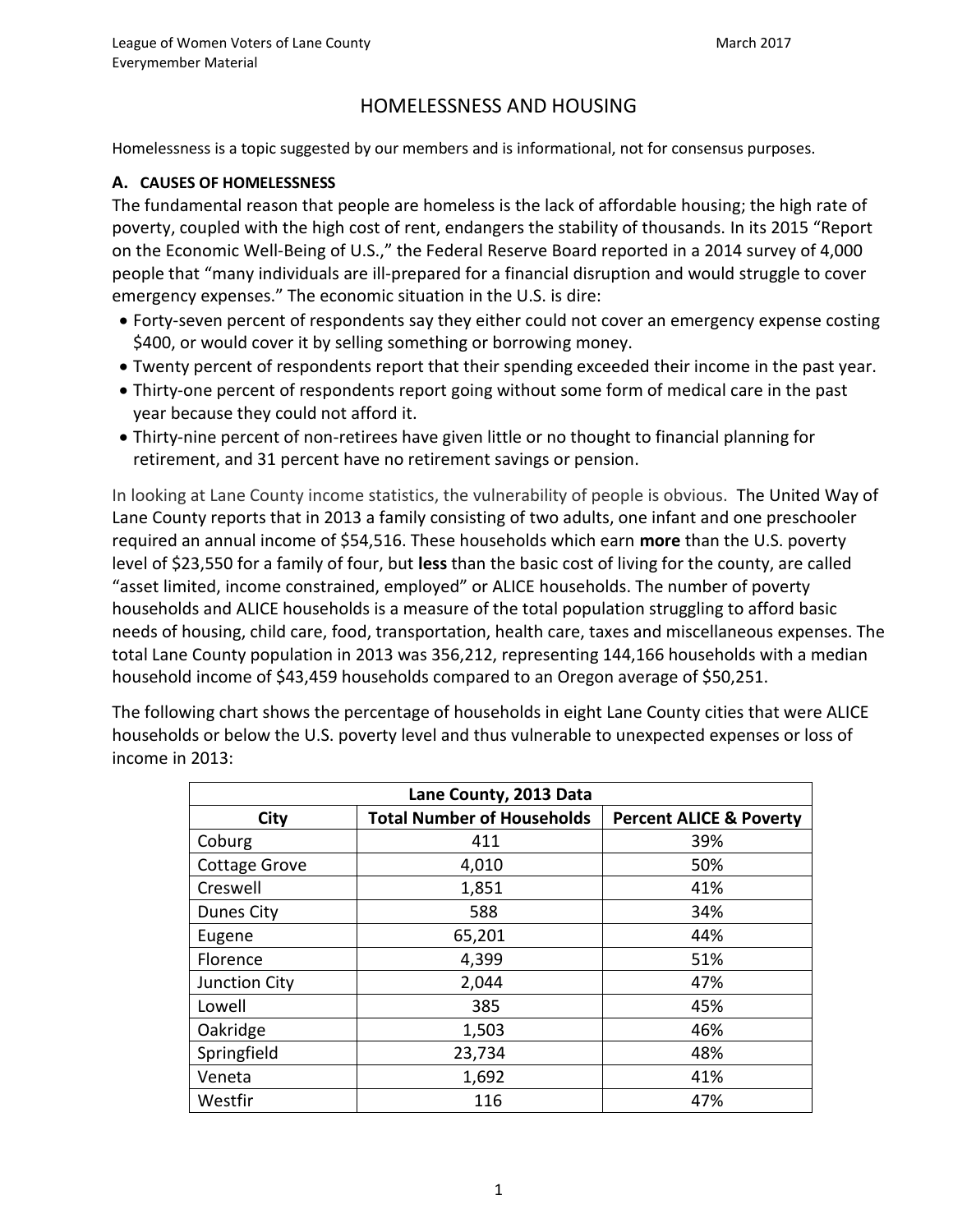This kind of economic frailty means that many people are in danger of missing house or rent payments and therefore losing their housing. For these at-risk households, a "Housing First" approach provides short-term assistance to find permanent housing quickly and without conditions. For those who are already homeless, the Housing First approach is even more critical. Initially people need a place to live before anything else is addressed, such as getting a job, budgeting properly, attending to substance abuse, or managing health issues.

Pearl Wolfe of Lane County Health and Human Services, upon release of the 2016 Lane County Homeless PIT Count, stated "We have learned that moving people from homelessness to permanent supportive housing makes a huge difference," and added that "The upside for this year is that 644 homeless people could be found living in permanent housing designated for homeless people on the night of the count." Homelessness affects all Lane County residents because people without shelter may require costly support services, such as these:

- \$237-\$1,900 cost of a visit to the Sacred Heart Hospital Emergency Room –Riverbend and University District,
- \$2,613-\$3,045 daily cost of care at Sacred Heart's In-Patient Behavioral Health Unit, acute psychiatric care,
- \$800-\$1,500 cost of visit to McKenzie-Willamette Hospital Emergency Room,
- \$650 daily cost of in-patient detoxification services at Willamette Family Treatment's Buckley Center,
- \$171 daily cost per inmate at the Lane County Jail,
- \$87 daily cost per inmate at the Springfield Jail.

# **B. THE SCOPE OF HOMELESSNESS**

### United States

Every year on a given night in January, American cities count their homeless populations as part of a federal Housing and Urban Development Department's (HUD) "point-in-time" (PIT) survey. HUD defines a homeless individual as "a person who lacks a fixed, regular, and adequate nighttime residence." Volunteers and shelter workers search streets, cars, overpasses, parks, and tunnels to count how many of their city's residents are living without shelter. The data is combined with a tally of various entities' shelter beds to gauge the success of the previous year's service efforts and to estimate how many people will need shelter in the coming year. In 2014, 1.49 million people used homeless shelters, and 578,424 were recorded as being without shelter.

Nationwide, homelessness has declined from 2014. The latest available PIT figures from January 2016 indicate that 549,928 people in the United States were experiencing homelessness. Of that number:

- 86,132 individuals, or 16% of the homeless population, are considered chronically homeless.
- 39,471, or about 7% of the homeless population, are veterans.
- 35,686, or 6% of the homeless population, are unaccompanied, single youth and young adults under the age of 24 who experienced a homelessness episode of longer than one week. Of the unaccompanied youth, 3,824 are under the age of 18.

### Oregon

Oregon is the state with the highest percentage of homeless families with children not living in a shelter, according to the HUD 2016 Annual Homeless Assessment Report (AHAR). HUD estimates that 59.1% of Oregon's homeless families with children spent the night in a place that is not normally seen as a sleeping accommodation. While the number of people experiencing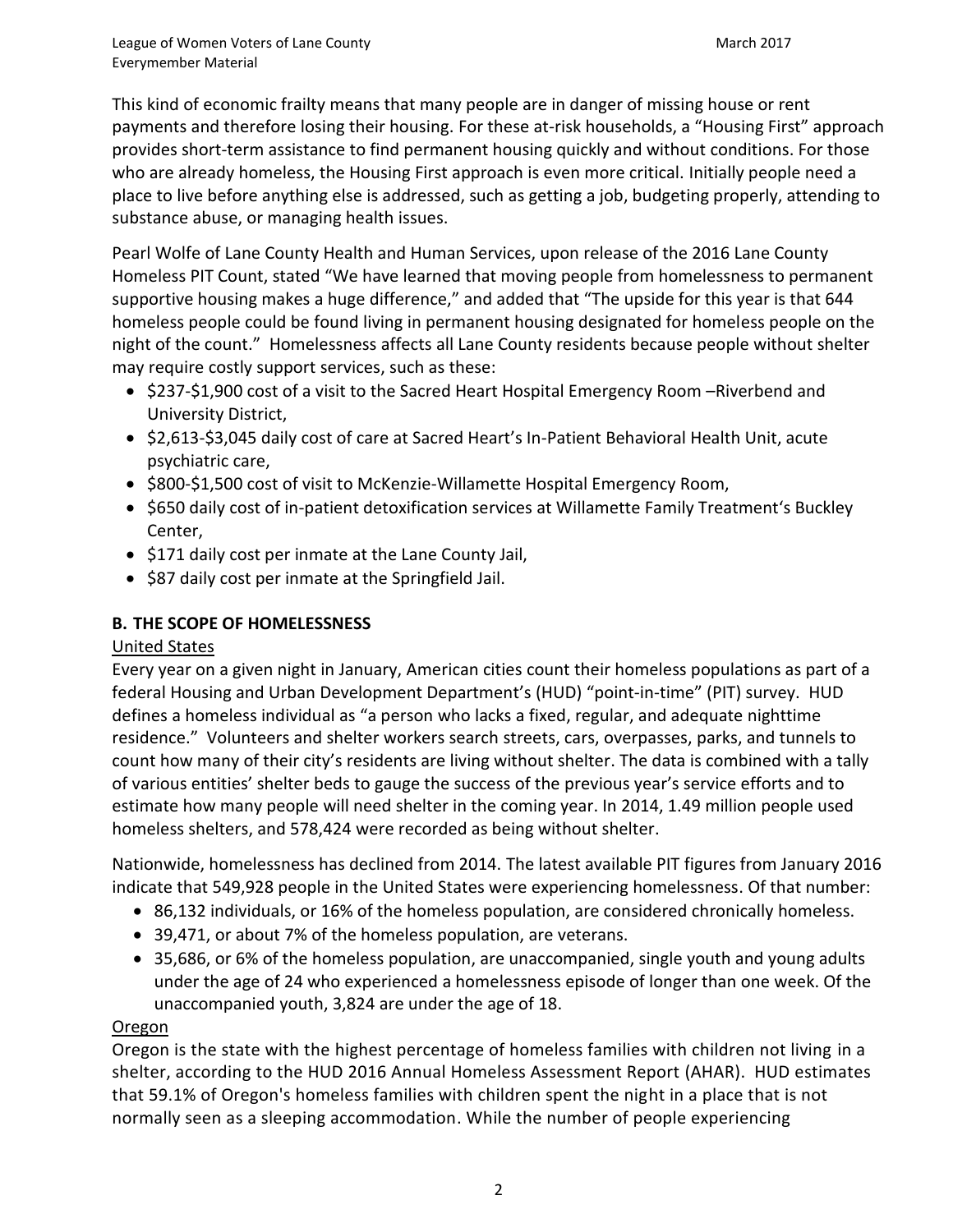homelessness as part of a family with children decreased in 41 states from 2015 to 2016, Oregon's increase of 2.5% was the fifth highest in the nation.

Overall, 60.5% of Oregon's estimated 13,238 homeless people were unsheltered, the second highest after California. Almost 84% of chronically homeless people, 64.4% of unaccompanied homeless youth and 55% of homeless veterans live on the streets in Oregon, according to the AHAR. In November 2016 [the Oregon Department of Education](http://www.oregonlive.com/education/index.ssf/2016/11/record_21300_oregon_students_a.html) reported that the number of Oregon students who can't go home to a safe place they call their own has grown to a record 21,340, or 3.7% of the state's public school enrollment.

### Lane County

Lane County's 2016 homeless PIT count found 1,451 homeless people, a 1.5% decrease from 2015 numbers. Highlights of the PIT report show 405 individuals staying in emergency shelters, 112 individuals living in transitional housing (for a maximum of 24 months), and 934 men, women, and children lacking shelter. Of this total count, there are:

- 224 family members in homeless households with children: 129 sheltered and 95 unsheltered,
- 162 homeless veterans: 52 sheltered and 110 unsheltered,
- 574 chronically homeless people: 86 sheltered and 488 unsheltered,
- 434 people with a mental illness,
- 232 people with chronic alcohol/substance abuse issues, and
- 13 unaccompanied homeless youth (under 18).

## **C. SOME SERVICES FOR PEOPLE WHO ARE HOMELESS IN LANE COUNTY**

Annual figures from the 2016 Lane County Homeless PIT report show that 12,167 individuals who sought services from local human services programs were homeless at some point during the year:

- 949 unduplicated individuals were served by St. Vincent de Paul's Egan Warming Center Coalition during 12 winter nights at multiple faith-based sites and Lane Community College during 2015-2016;
- 2,156 homeless students attended public school in Lane County during the 2014-2015 school year (Oregon Department of Education), which includes those doubled up with relatives or friends;
- 258 homeless youth were served at Looking Glass New Roads Access Center, (ages 16-21) in 2015;
- 165 runaway and homeless youth stayed at Station 7 (under age 18) during 2015; and
- 2,298 people stayed at the Eugene Mission during 2015.

Lane County's Poverty and Homelessness Board (PHB) was formed in 2014 to facilitate bettercoordinated efforts among services to the homeless population. The PHB serves as the administrative board for the Lane County Community Action Agency and as the oversight board for the Lane County Continuum of Care. It provides advice to the regional Human Services Commission and the Lane County Board of Commissioners with the goal of reducing and preventing poverty and homelessness in Lane County.

### St. Vincent de Paul Social Services

St. Vincent de Paul (SVDP), Lane County's largest nonprofit service organization, with over 500 employees, helps more than 84,000 individuals and families each year with emergency and homeless services and affordable housing. It provides six core areas of service: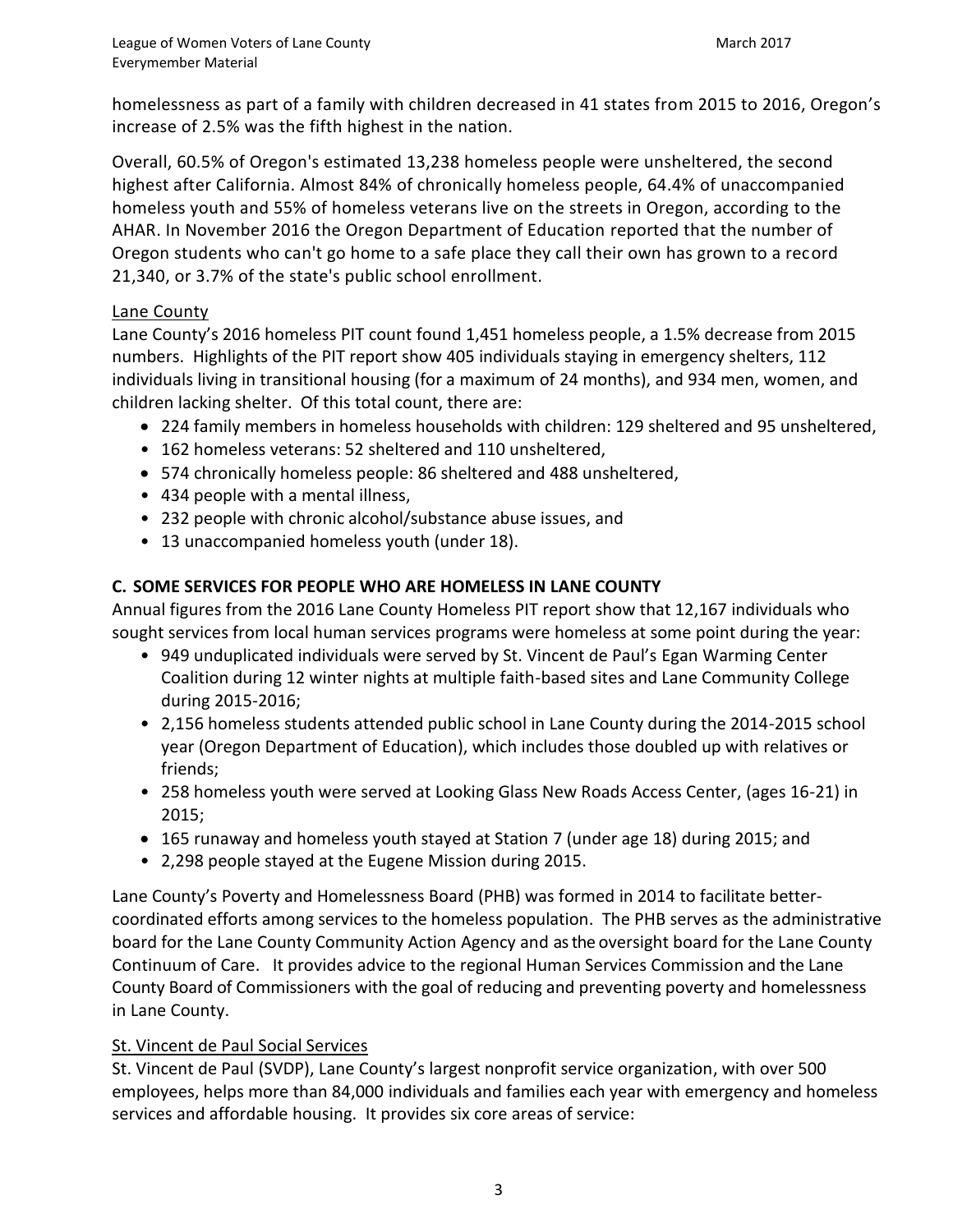- Affordable housing: More than 1,400 units of housing have been developed since 1988, including Bascom Village in Eugene, Myrtlewood in Springfield, Alona Place in Junction City and units in Marion and Linn counties;
- Emergency services: In 2015 SVDP helped approximately 8,400 households and provided about 18,400 food boxes;
- Recycling programs: In 2015 SVDP diverted 25,367,976 pounds of reusable materials and 195,461 mattresses from landfills;
- Retail Thrift Stores: 15 SVPD thrift stores statewide (12 in the Eugene area) sell affordable used items and generate the majority of revenue for its charitable programs;
- Self-sufficiency services: SVDP helps about 1,100 people with job training, employment and placement each year; and
- Homeless services: The Egan Warming Center can serve 300 people during nights with below 30 degree temperatures. In 2015 Eugene Service Station and First Place Family Center provided day services for 8,009 adults and 540 families with 1,117 children; and Dusk to Dawn provided night shelter and safe parking for 1,100 adults and families.

A new strategy to provide additional housing is SVPD's recent acquisition and rehab of five mobile home parks including Oak Leaf in Portland, Tivoli in Junction City, Harwoods Manor in Santa Clara, and Hillcrest and Oakridge Mobile Parks in Oakridge. Financing is made possible through a State Affordable Housing Grant. As a condition for receiving the grants, SVDP must ensure that spaces are occupied by residents with incomes below a certain percentage of the area's median income. SVDP achieves its goals by partnering with the Eugene Mission, Lane Housing Authority, Food for Lane County, Catholic Community Services, Cahoots, and the Veterans Administration (VA).

Supportive Services for Veteran Families(SSVF) is a SVDP program assisting homeless veterans and those at risk of losing housing with the resources needed to become or remain housed. The VA provides financial assistance through grants.

In addition to the above, SVDP partners with Eugene, Bethel, and Springfield school districts and Hosea Youth Services to provide homeless high school youth with secure housing and social services. The conversion of a former church on Willamette Street in Eugene will house homeless high school students, ages 16-18, for up to two years as long as they stay in school.

### Housing and Community Service Agency of Lane County (HACSA)

HACSA is the public housing authority for the City of Eugene, the City of Springfield, and Lane County. HACSA's Board of Directors consists of the Lane County Board of County Commissioners plus two board members who are residents of HACSA properties. It has 97 employees and is the second largest housing authority in Oregon.

HACSA's mission is to provide safe, affordable and energy-efficient housing for low income families, elderly citizens, and persons with disabilities. It provides housing and supportive services to approximately 4,300 Lane County families each year through the federal Section 8 and Public/Affordable Housing programs, as well as energy conservation by weatherizing 300 homes each year for low-income renters and property owners. The Section 8 Rental Assistance Program provides a voucher that assists the recipient in renting housing from a private landlord if the rent is reasonable and the unit passes a Housing Standard Inspection. Recipients pay approximately 30% of their adjusted monthly income for rent and utilities. HACSA pays the difference between the tenant contribution and the full rental cost. Waiting lists for this program are lengthy and often closed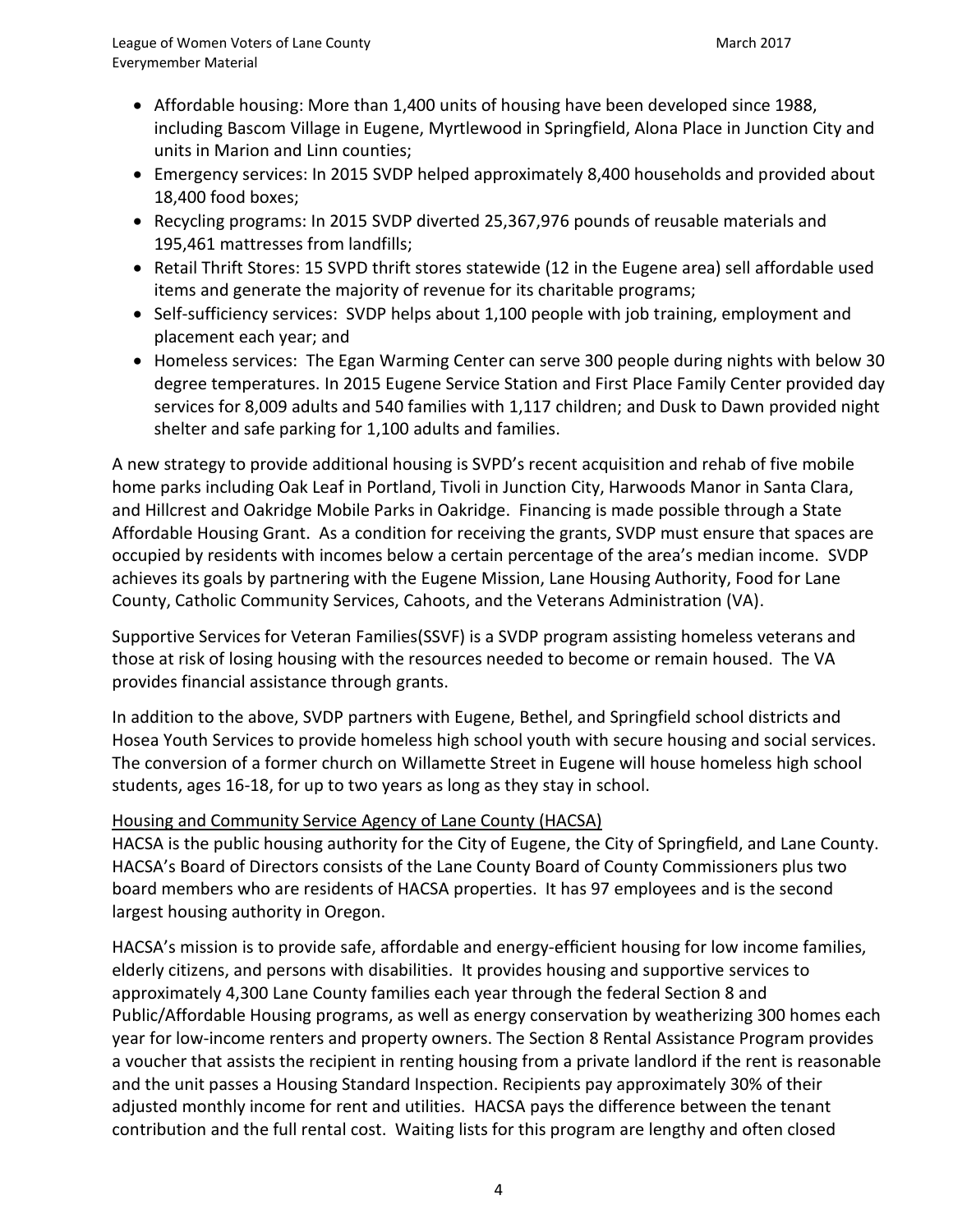because the need greatly exceeds the available vouchers. About 900 landlords participate in this program across Lane County, serving over 3,000 families.

HACSA owns approximately 700 public housing units in Lane County that were constructed with funding from HUD. It also owns approximately 800 units that were developed using federal low income housing tax credits. These units are located in Eugene, Springfield, Veneta, Florence, Junction City, Creswell, and Cottage Grove. A major concern is that many of its facilities are aging and require extensive maintenance not covered by operating revenue.

Another important program is the Family Self-Sufficiency Program, which uses housing assistance as a stabilizing force to allow families to invest their energies in other efforts such as employment and education. Families who complete their individual training and service plan can access a savings account created by HUD contributions to use toward education or a down payment on a house. A new HACSA initiative is the formation of Housing Plus, a non-profit that will provide additional services to some residents, such as helping them avoid eviction or clean out a unit made unlivable by hoarding.

HACSA collaborates extensively with other local non-profits. In general, such coordination has improved since the recent creation of the Lane County PHB. In partnership with Sponsors, Inc., which helps released felons re-enter the community, it is developing Oaks at 14th with 54 onebedroom units to provide permanent housing for those completing Sponsor's transitional programs. HACSA is also working with SVDP on the Madrone project funded by a Lane County Continuum of Care HUD grant designated for housing cost assistance to the chronically homeless, including veterans. The Madrone project will also provide rent assistance for chronically homeless and disabled clients.

In partnership with ShelterCare, HACSA provides 28 units of emergency shelter and supportive services at the Family Shelter House and 16 units of supported housing at Signpost House. HACSA will partner with private developer Brian Obie to construct 50 low-rent apartment units as part of a project that will also include 131 market-rate apartment units to be built in downtown Eugene along 6th Avenue on a vacant parcel owned by Lane County.

### **ShelterCare**

ShelterCare helps prevent families on the verge of losing their housing by providing short-term financial assistance, counseling and other supportive services to help them regain stability. ShelterCare serves more than 1,250 individuals annually and has a four to six month waiting list of 60- 65 families looking for sustainable long-term housing. ShelterCare works closely with other organizations such as Catholic Community Services, Eugene Mission, and the police.

ShelterCare provides several targeted programs:

- Outreach teams locate and engage with individuals experiencing homelessness, placing them in permanent housing and connecting them with support services.
- It provides temporary and emergency housing for people in crisis, including emergency shelter for families with children and transitional housing with case management for adults with psychiatric or medical conditions.
- The [Medical Recuperation Program](http://www.sheltercare.org/what-we-do/medical-recuperation/) provides housing for people who are homeless after a hospital stay and still need limited care.
- [Garden Place](http://www.sheltercare.org/garden-place/) is a secure residential treatment facility providing a home-like residential setting for adults with severe, persistent mental illness.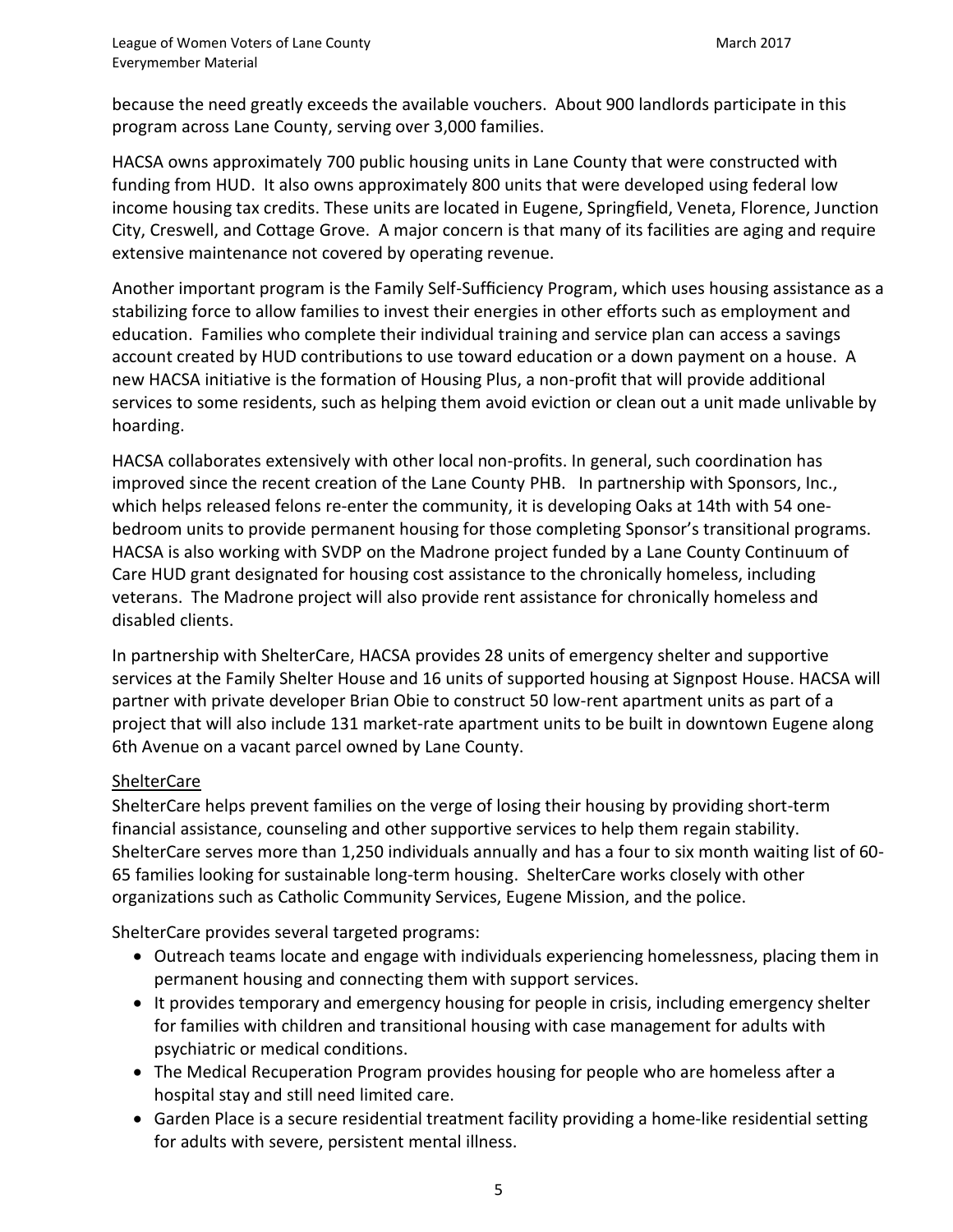- The [Supported Housing Program](http://www.sheltercare.org/supported-housing/) provides services for people with psychiatric disabilities living in housing owned or managed by ShelterCare, as well as in apartments in the community.
- The [Uhlhorn Program](http://www.sheltercare.org/uhlhorn-program/) provides apartments for survivors of acquired brain injury who need training and support to prepare them for living in the community. Participants in this program may come from their home, from a rehabilitation unit or a nursing home. Referrals for this program come from across the state.

Financial support for the ShelterCare programs comes from a variety of sources: HUD, United Way, private donations, Medicaid, the Oregon General Fund match for Medicaid, state funds for Lane County mental health programs, and residents who pay 30 percent of their income in rent. Medicaid is the largest source of income for the programs, followed by HUD funding. One of the challenges of funding from diverse sources is that ShelterCare employees must track their time to a specific grant.

### Cottage Grove Services: A Small-Community Example

Rural towns typically do not have the revenue to adequately offer social services to assist unhoused community members; however, Cottage Grove, with a population of nearly 10,000, offers many services for those who are without homes or on the brink of being homeless.

As in urban areas, the police are frequently the first to engage with those who are without housing and work closely with Community Sharing (Cottage Grove's food pantry), South Lane Mental Health (SLMH), Cottage Grove Community Hospital (ER), and South Lane School District (SLSD).

Some of the Cottage Grove services and agencies that work with the under-housed and those on the verge of losing their homes include Beds for Freezing Nights (similar to the Egan Warming Centers), Looking Glass (a rural support organization for youth), 90 by 30 (a regional child abuse prevention program), McKinney-Vento Act (which provides support for preschoolers through teens), Peggy's Primary Connection (with bilingual/bicultural services/education to families with preschoolers), free dental program to youth in SLSD (a community-supported nonprofit), Workforce Innovation Opportunity Act youth services —a federally funded program in SLSD that works with youth facing barriers, Parent Partnership (offering family services and programs) and Community Sharing.

Regardless of income or housing status, SLMH programs offer assistance for those who might otherwise succumb to homelessness because of their mental health issues. Services include: individual, family or child counseling; medication assessment, management and monitoring; referrals; crisis response; supported housing services; assistance in insurance enrollment. SLMH is imbedded in the schools throughout SLSD.

Community Sharing, serving over 5,500 unduplicated individuals in 2016, receives referrals from SLSD, Cottage Grove Community Services, Lane County Department of Health and Human Services, Senior and Disabled Services, Womenspace, Sexual Assault Support Services, Looking Glass, and other local organizations serving community meals. Community Sharing's general supportive programs (for which one does *not* need a Social Security number or SSN) include monthly and holiday food boxes, household goods and equipment, pet food, and a Latino liaison who developed the first culturally sensitive food boxes in Lane County. Throughout the growing season, farmers and home gardeners donate extra produce, while other community members donate clothing and household items throughout the year on shelves *outside* the doors of Community Sharing, making them available at all hours for many who are in need. Five days a week, six "community meals" are offered through a variety of faith based, philanthropic, and service organizations. An SSN is required, creating barriers for many undocumented and unhoused people to receive the following services from local businesses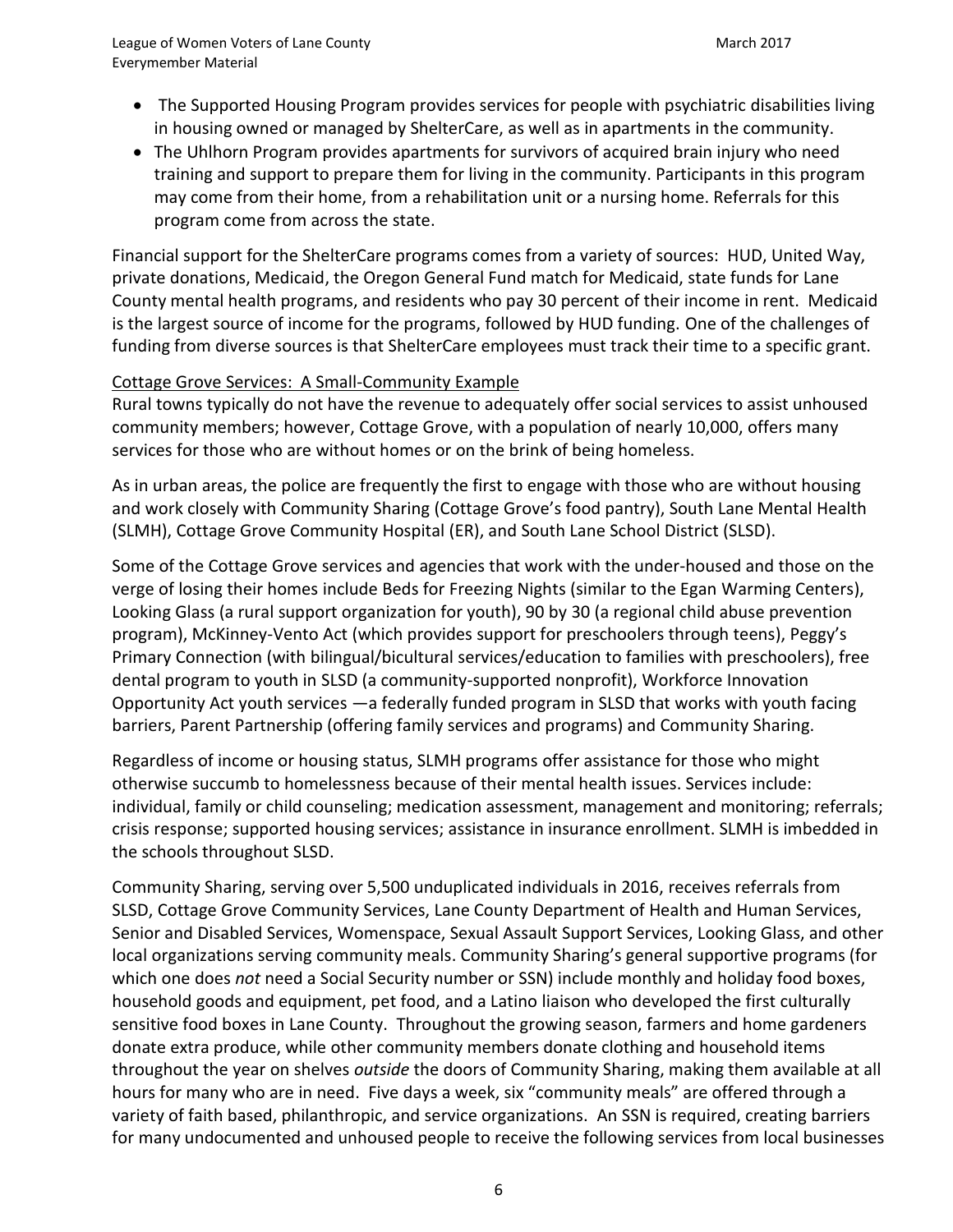and service organizations: assistance for costs with housing and prescriptions; special food boxes for those without cooking or cold food storage facilities; and funding for showers, laundry, propane and firewood.

The population of homeless youth in Cottage Grove has increased to 90 since August 2016. Many Cottage Grove services are focused on serving the needs of these young people, including the staff of SLSD's McKinney-Vento Act programs, Al Kennedy Alternative High School, Parent Partnership, SLMH, and Looking Glass. The Looking Glass rural program offers services for youth up to age 21 through a drop-in center which offers basic needs items, case management, family mediation services, and referrals to shelter at Station 7 in Eugene. In addition, they offer meals, bus passes, and computer use for job search and educational needs. Through a new Street Outreach Program, staff goes into the community to reach youth in need. In the future, Looking Glass hopes to offer youth support groups and regular meals.

Family Relief Nursery has operated in Cottage Grove since 1994 and works to prevent homelessness. Families who are often in crisis or at risk are given free programs such as therapeutic early childhood classes, infant classes, home visits for parents, parent education classes, respite care, crisis response, home-based support and services, Latino outreach, resource referrals, and advocacy services.

Housing projects include Habitat for Humanity, which has constructed homes for over 15 families in Cottage Grove, and is supported by a "Restore" (selling used household and building materials) and two community fundraisers each year. Another project is an affordable apartment complex, which is under construction near downtown Cottage Grove. Additionally, Cottage Village Coalition, in partnership with Square One Villages of Eugene through a Meyers Memorial grant, will offer 13 affordable tiny homes in a village setting to serve qualified individuals with transitional or permanent housing needs.

Lane County Health Improvement Plan (CHIP) includes goals and action steps specific to South Lane County. The goals are to decrease the proportion of low-income households that spend more than 30% on housing, to increase the number of supportive housing units (integrating behavioral health and primary care services), and to increase the number of services (e.g. nutrition, employment/ training, physical activity, screening/healthcare) provided in supportive housing units. As leader of the action steps, SLMH partners with Cornerstone, HACSA, SVDP, and Habitat for Humanity.

### **D. CONCLUSION**

While this paper has addressed some of the existing needs and services for the homeless in Lane County, it is not an exhaustive list. There is a wide range of organizations and agencies assisting the homeless that have not been mentioned here. Major concerns shared by these organizations include losing government funds, the demographics of those needing services, and increasing housing costs. The study committee did not explore the extent to which homelessness disproportionately affects minorities and those who are otherwise marginalized in society, such as people of color, LGTBQ, single mothers, seniors, and people with disabilities. These are important topics for further examination.